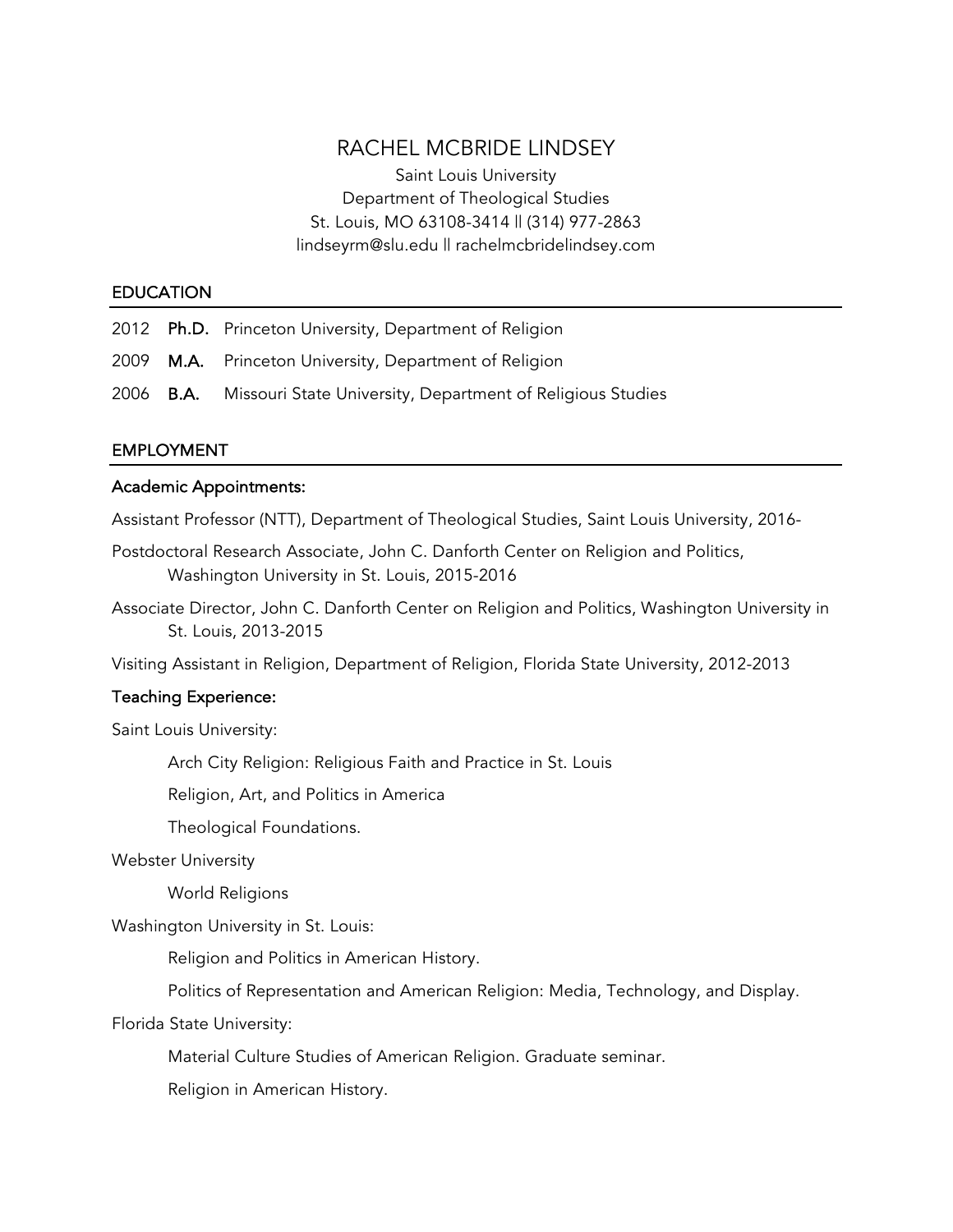Introduction to World Religions.

Department of Religion, Princeton University:

Senior Thesis Writing Group Leader. Department of Religion, 2010-2011

Senior Thesis Writing Group Co-Leader. Department of Religion, 2009-2010

Assistant in Instruction to Judith Weisenfeld, Religion and American Movies. Department of Religion, Fall 2009

## PUBLICATIONS and PROJECTS

### Books:

- *A Communion of Shadows: Photography and Religion in Nineteenth-Century America*  [UNC Press, forthcoming October 2017].
- *Religion and Digital Humanities: Material Religion*, co-edited with Emily Clark, DeGruyter (in progress).

## Refereed:

Articles:

- "'The Mirror of All Perfection': Jesus and the Strongman in America, 1893-1920," *American Quarterly* 68.1 (March 2016), 23-47.
- "'This Barbarous Practice': Southern Churchwomen in the Association of Southern Women for the Prevention of Lynching, 1930-1942," *Journal of Southern Religion* 16 (2014).
- "'Seen and Read of Men': Biblical Text and the Living Epistles of Father Divine's Peace Mission Movement," *Journal of Africana Religions* 2.3 (2014), 347-378.
- "Bodies on Display" and "Haunting the Streets of Cairo: Visual Habits in Nineteenthcentury Holy Land Photography," *Bulletin for the Study of Religion* 43.2 (2014), 2-4, 4-11.

Book Chapters:

- "Photography and Religion," *MacMillan Interdisciplinary Handbooks, Volume 6: Material Religion*, vol. ed. Diane Apostolos-Cappandona, series eds. Jeffrey Kripal, April DeConick, and Anthony Pinn (forthcoming, MacMillan, 2016).
- "Documentary Photography and the Visual Politics of Race and Religion," *Oxford Handbook of Religion and Race in American History*, eds. Paul Harvey and Kathryn Gin Lum (New York: Oxford University Press, forthcoming 2017).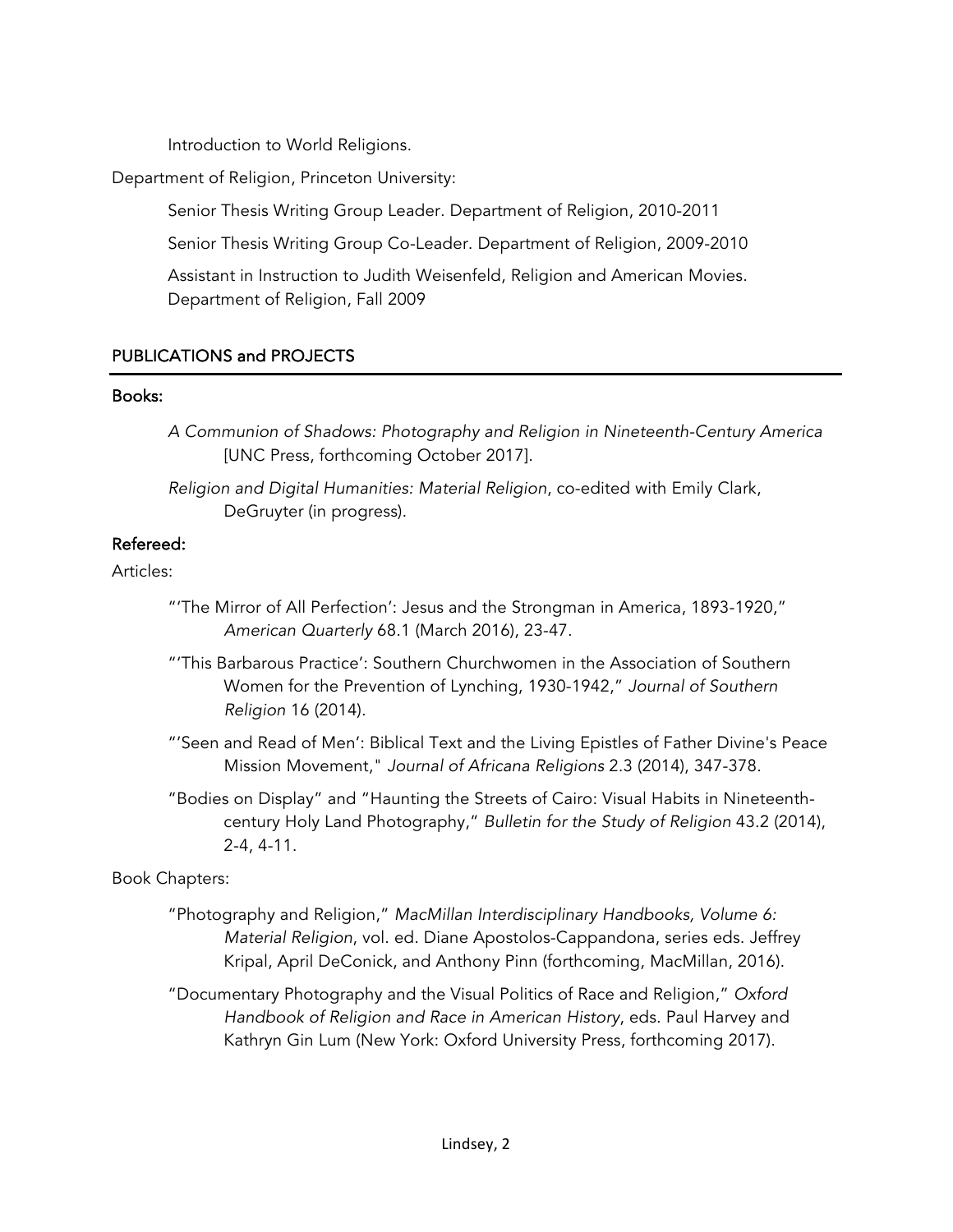## Encyclopedia Entries and Book Reviews:

- R. John Williams, *The Buddha in the Machine: Art, Technology, and the Meeting of East and West*. New Haven: Yale University Press, 2014. *American Studies* 54.4 (Winter 2015).
- "Spirit Photography" in *Ghosts, Spirits, and Psychics: The Paranormal from Alchemy to Zombies*, edited by Matt Cardin (Santa Barbara, Calif.: ABC-CLIO, 2015), 296- 299.
- "The Christian Amendment," "Henry Winters Luce," "The Luce Foundation," "Religious Affiliation of Supreme Court Justices," and "Photography" in *Encyclopedia of Christianity in the United States*, ed. Mark A. Lamport (Rowman & Littlefield, forthcoming).
- "National Origins Act of 1924 (Johnson-Reed Act)" and "Men" in *Encyclopedia of Muslim-American History*, 2 vols., ed. Edward E. Curtis IV (New York: Facts on File, 2010).

## Other Professional Writing:

- "'Cannot Tell Aught But the Truth': Photography and *Birth of a Nation* (1915)," *Sacred Matters: Religious Currents in Culture* (May 2016). https://scholarblogs.emory.edu/sacredmatters /2016/05/11/photo-and-birth-ofa-nation-1915/2/
- "Agents of a Fuller Revelation," Web blog post. *Material Religions* (2015), http://materialreligions.blogspot.com/2015/04/agents-of-fuller-revelationphotographs.html
- "Carte de visite Photograph Album," Object Narrative, in *Conversations: An Online Journal of the Initiative for the Study of Material and Visual Cultures of Religion* (2014), http://mavcor.yale.edu/conversations/object-narratives/carte-de-visitephotograph-album.
- "Passages: A Glimpse into the Hobby Lobby's Family Museum," *Religion & Politics* (September 2014)

"Pulled into the Maze": *12 Years a Slave* (2013), *Religion & Politics* (February 2014)

"A Response to 'Evidentiary Boundaries and Improper Interventions: Evidence, Implications, and Illegitimacy in American Religious Studies,'" *Religion Bulletin: The Blogging Portal of the Bulletin for the Study of Religion*, July 22, 2013.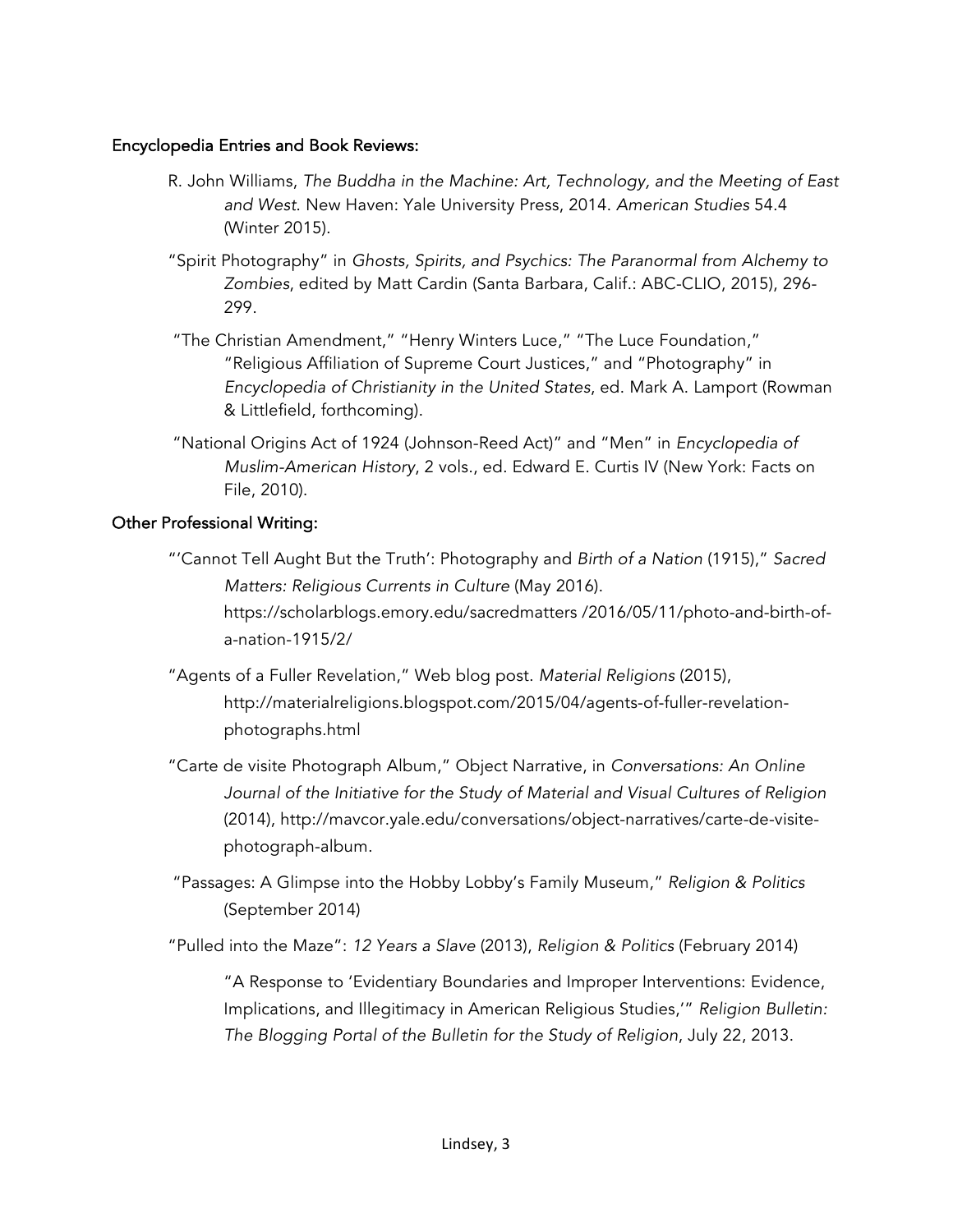### Digital Projects

- "Collections: A Communion of Shadows," Material and Visual Cultures of Religion, Yale University, mavcor.yale.edu (under construction). This project was coordinated through UNC and Yale in connection with my book, *A Communion of Shadows*, in order to publish material associated with the study on an open-source digital platform. The site will enable access to many images not included in the book as well as broader pedagogical application of the book's arguments and research.
- Arch City Religion, www.archcityreligion.org. Teaching project mapping religious spaces, objects, and communities in the St. Louis metro with students at Saint Louis University and Webster University.

### Works-in-progress:

Articles and Book Chapters:

"A New Testament: Religion and Vernacular Photography in Nineteenth-Century America"

### Reviews:

"SUDARIOS," review of Erika Diettes's exhibit at the Museum of Contemporary Religious Art, Saint Louis University

## PROFESSIONAL ACTIVITY

### National:

Academic Labor and Contingent Faculty Working Group, American Academy of Religion, 2017-2020

### Regional:

Material and Sensory Culture Section Chair, Midwest American Academy of Religion, 2013-2018

### University:

Academic Affairs Committee, College of Arts & Sciences, Saint Louis University, Spring 2017

Cultures of American Religion Workshop, American Studies, Saint Louis University, 2016-2017 (\*internal Mellon grant awarded for 2017-2018 speakers' series)

Religion and Politics Film Series, organizer, Washington University in St. Louis, 2014- 2015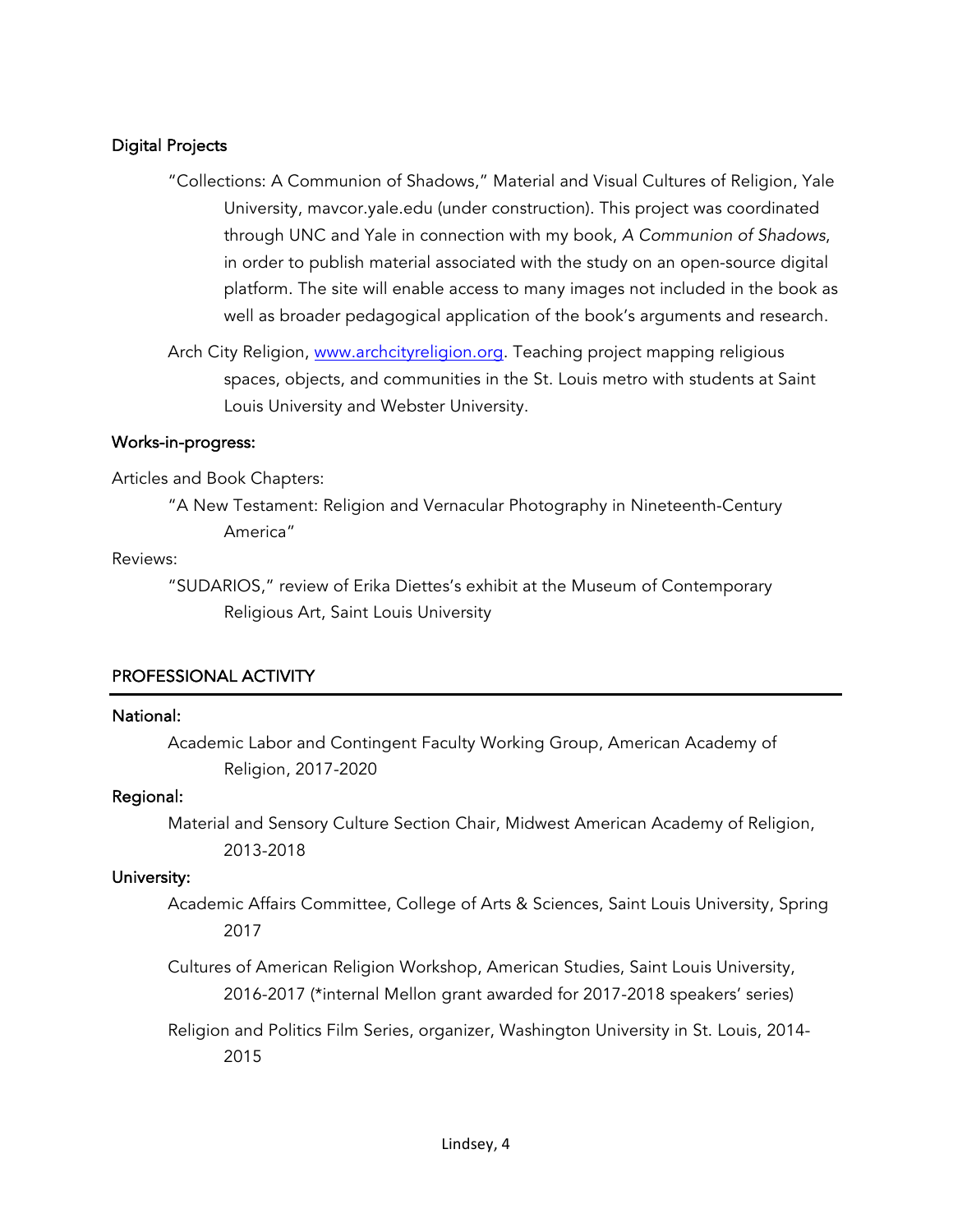- Performance and Popular Culture Initiative, American Culture Studies, Washington University in St. Louis, 2014-2015
- Material and Visual Culture Initiative, American Culture Studies, Washington University in St. Louis, 2014-2015
- Undergraduate Curriculum Advisor, Center on Religion and Politics, Washington University in St. Louis, 2013-2015
- Seminar Coordinator, Danforth Distinguished Lectures, Danforth Center on Religion and Politics, Washington University in St. Louis, November 19, 2013
- Graduate Student Committee, Department of Religion, Princeton University, 2009-2010
- Religion in America Search Committee, Department of Religion, Princeton University, 2009-2010

# GRANTS, FELLOWSHIPS, AND HONORS

- Grace May Tilton subvention award, Princeton University Program in American Studies, 2015
- Andrew W. Mellon Dissertation Completion Fellow, American Council of Learned Societies, 2011-2012
- Teaching Transcript, McGraw Center for Teaching and Learning, Princeton University, awarded June 2011
- Religion and Culture Fellow, Center for the Study of Religion, Princeton University, 2010-2011
- Program in American Studies Research Prize, Princeton University, 2008-2009
- Graduate Student Paper Prize, Midwest American Academy of Religion 2007
- President's Fellowship, Princeton University, 2006-2011
- Princeton Summer Undergraduate Research Experience Fellow, Princeton University, Summer 2004
- Dean's List, College of Humanities and Public Affairs, Southwest Missouri State University, Fall 2002—Spring 2006
- James P. Robinson Ecumenical Center Scholarship 2005-2006
- Rose Marie and Martin H. Boone, Jr. Religious Studies Scholarship 2004-2005
- James P. Robinson Ecumenical Center Scholarship 2003-2004
- Rose Marie and Martin H. Boone, Jr. Religious Studies Scholarship 2002-2003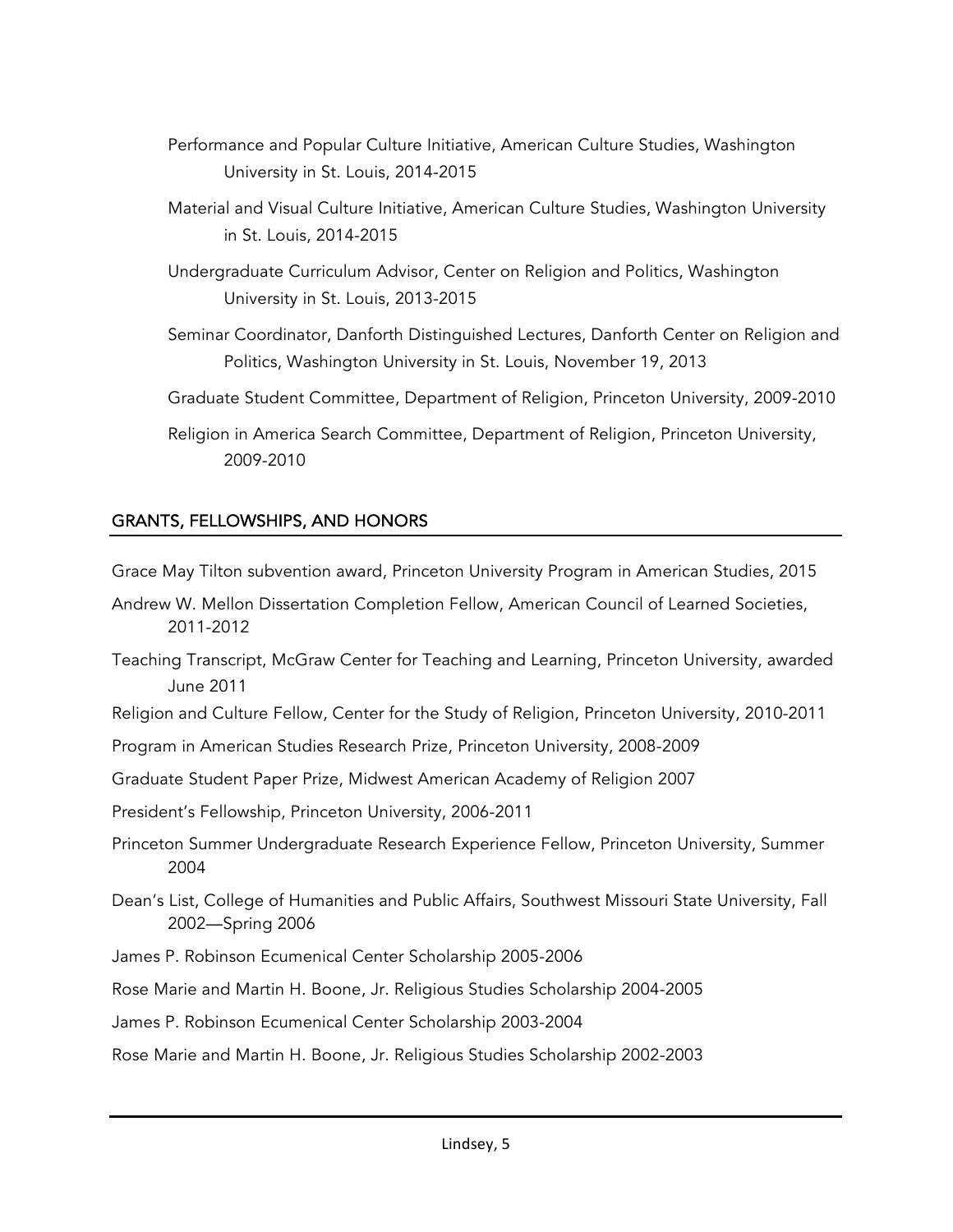## CONFERENCE PAPERS, PANELS, and INVITED LECTURES

## Panel Organizer:

- "Religion, America, and the Aftermath: An Open Dialogue on Teaching, Campus Engagement, and Community Action After Obama," *American Academy of Religion*, November 2016
- "Unsettled: Critiquing Categories of Professional Identity in American Higher Education," Annual Meeting of the American Academy of Religion, November 2014
- Religious Freedom and Civil Rights in America, Washington University in St. Louis, October 21, 2015
- "Image as Artifact: Discovering the Thingness of Photographs in American Religious History," Annual Meeting of the American Academy of Religion, North American Religions Section, November 2013
- "Beautiful Babies, Hidden Mothers, and Plasticized Prisoners: The Display of Bodies and Theories of American Religion," Annual Meeting of the American Academy of Religion, North American Religions Section, November 2012
- "Innovating the Religious Imagination: Religion and Technology since 1800," Annual Meeting of the American Studies Association, October 2011

## Conference Presentations, Roundtables, and Responses:

Papers:

"So Tangled Up in Living: Roy DeCarava's Visual Politics of Race and Religion in The Sweet Flypaper of Life (1955)," Protestantism and the Materiality of Texts Symposium, Princeton University, April 20-22, 2017.

"A New Testament," Visual and Material Culture Studies Seminar, Washington University in St. Louis, March 1, 2017

"Religion and the Birth of American Photopolitics," Making News: Religion, Politics and the Journalistic Construction of American Civil Society, Panel, International Society for Media, Religion, and Culture, Seoul, South Korea, August 1-4, 2016

"Born Free and Equal: 'Americanism' in Ansel Adams's Manzanar Photographs," Annual Meeting of the American Academy of Religion, North American Religions Section, November 2015

"A Communion of Shadows," Material Religion: Embodiment, Materiality, and Technology, Duke University, September 10-12, 2015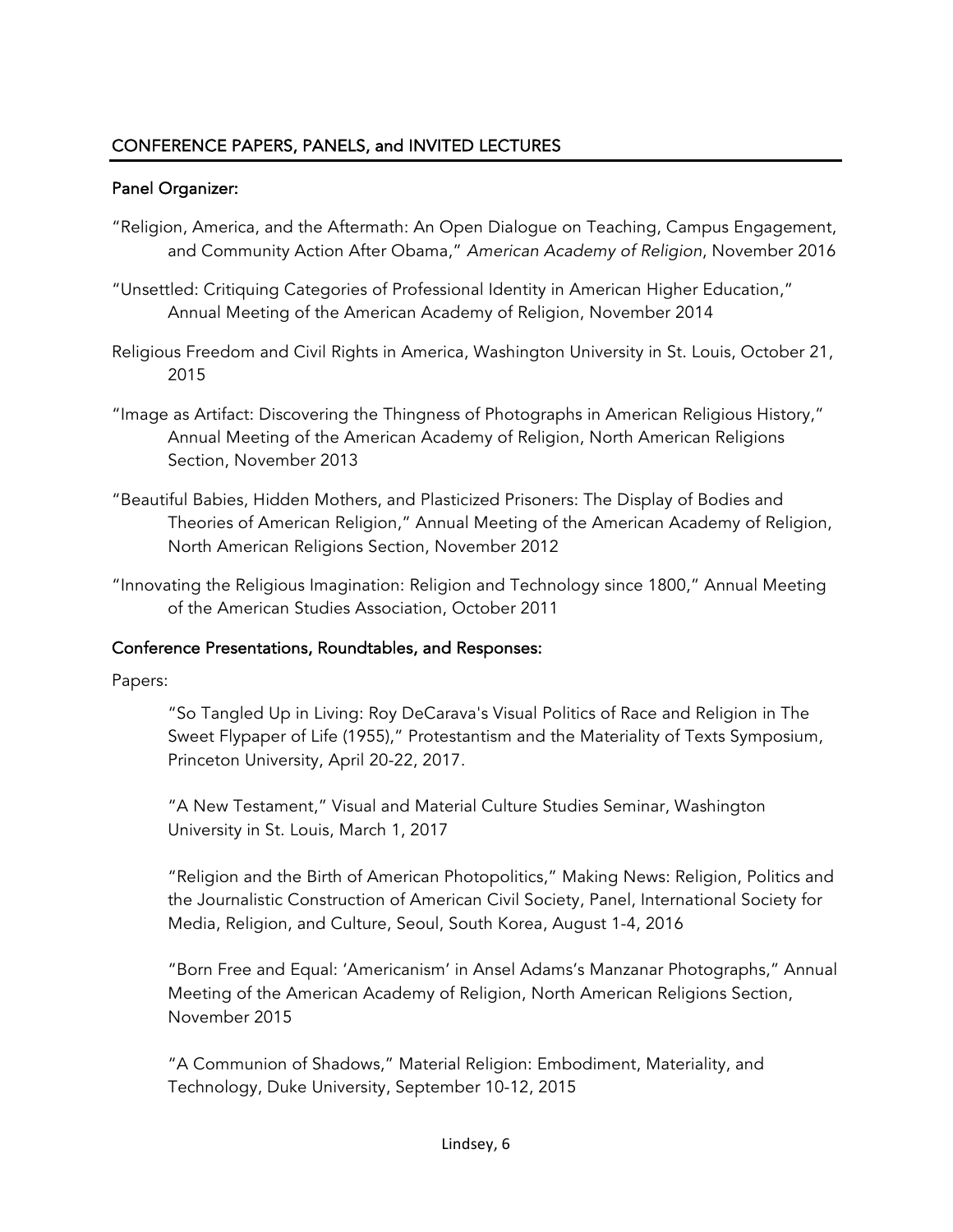"What Her Absence Reveals: Paradigms of Presence and Absence in Nineteenth-Century Religion and Photography," C19: The Society of Nineteenth-Century Americanists, Third Biennial Conference, University of North Carolina at Chapel Hill, March 13-16, 2014

"'To Perpetuate the Memory of Our Glorious Ancestry': Coding Race in an American Bible," Race and Religion in American History, Princeton University, March 7-8, 2014

"'Weeping at the Truthful Likeness': Sensing Spirits in Ghost Pictures, 1860-1900," Annual Meeting of the American Academy of Religion, Baltimore, November 23-26, 2013

"Haunting the Streets of Cairo: Visual Habits of Erasure and Disclosure in Nineteenthcentury Holy Land Photography," Annual Meeting of the American Academy of Religion, Chicago, November 17-20, 2012

"Photography Begotten: Technologies of Religious Perception in the Early American Republic," Annual Meeting of the American Studies Association, Baltimore, Maryland, October 20-23, 2011

"The Light of the World: Vernacular Photography and American Religion, 1839-1910," Annual Meeting of the American Academy of Religion, Atlanta, Georgia, October 30- November 1, 2010

"Framing the Humdrum on Hallowed Ground: Interrogating the Quotidian in Studies of American Religion and Vernacular Photography," Stanford University Graduate Student Conference on the "Banality of Religion," Stanford, California, May 21-22, 2010

"When the Twain Become One: Stereography and American Religion, 1860-1910," Midwest American Academy of Religion Conference, Augustana College, Rock Island, Illinois, March 26-27, 2010

"'Yours in His Service': Race and Religion in the Association of Southern Women for the Prevention of Lynching, 1930-1940." Midwest American Academy of Religion Conference, Dominican University, River Forest, Illinois, April 2008

"Wiley J. Phillips and the Rhetorical Construction of Anti-'Romish' Textual Communities in the 'Queen City of the Ozarks,' 1890-1912." Midwest American Academy of Religion Conference, Dominican University, River Forest, Illinois, April 2007

"'Saintly Souls and Strong Bodies': Muscular Christianity and Sexual Discipline in Nineteenth-Century America." Midwest Region American Academy of Religion Conference, De Paul University, Chicago, Illinois, April 2005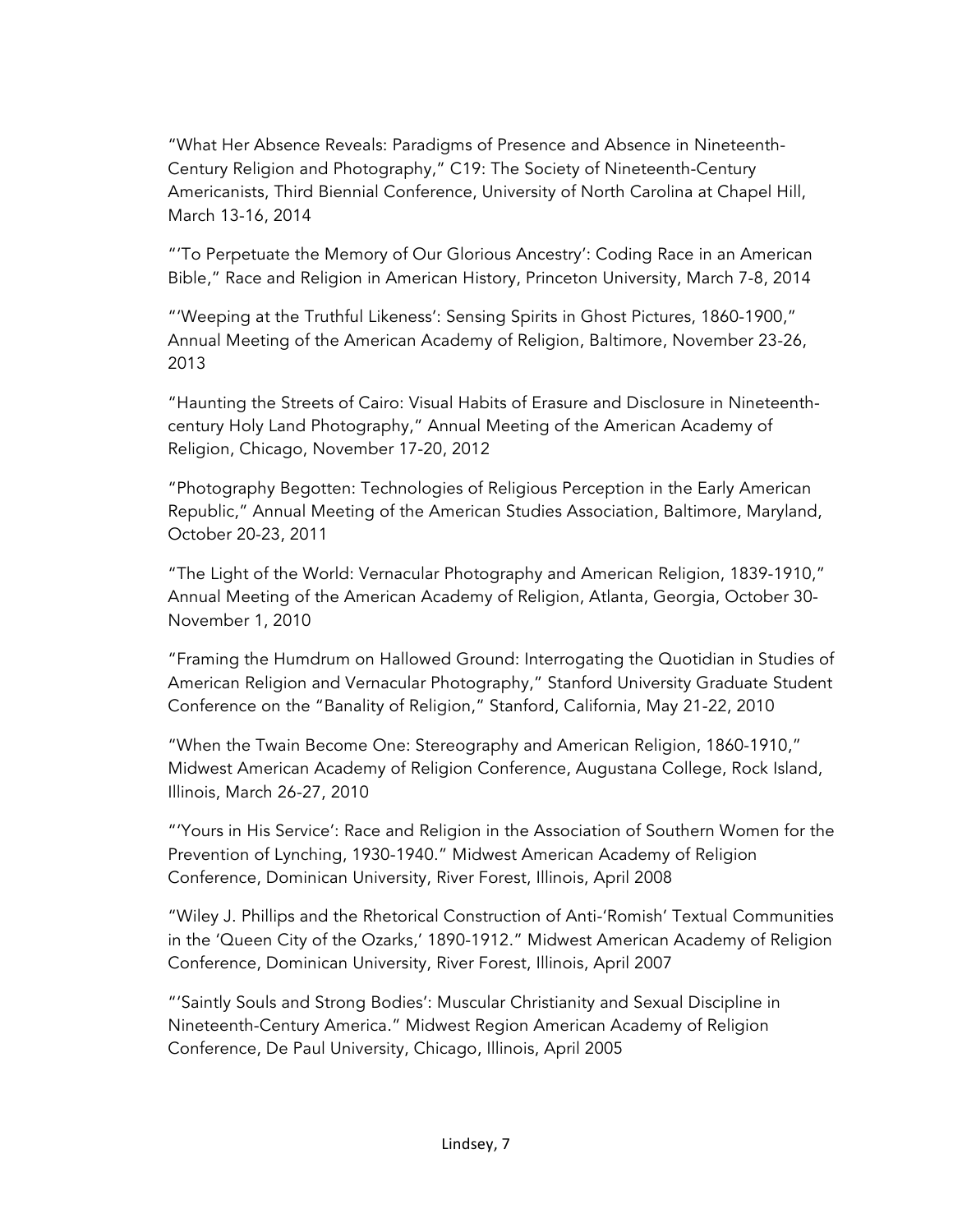Panelist:

"Simon Dinnerstein and the Fulbright Triptych Symposium," Museum of Art and Archaeology, University of Missouri, Columbia, September 21-22, 2017

"Digital Futures of Religious Studies," American Academy of Religion, November 2016

"Evidence of Truth Unseen: Beholding Religion in 19th-C. American Commonplace Photographs," (Not)Seeing the 19th Century: Photographs, Archives, Absences, Seminar, 2016 C19 Conference, College Station, PA, March 2016

"The Birth of a Nation—A Century Later," Annual Meeting of the American Academy of Religion, November 2015

"Seeing is Believing/Believing is Seeing: Visual Religion in the Legacy News Media," Annual Meeting of the American Academy of Religion, Religion, Media, and Culture Group, November 2014

"The Power of Objects: Studying Material Life and Culture," Program in American Culture Studies Dinner Forum, Washington University in St. Louis, October 2014

"Strategies for the Academic Study of Religion: A Faculty Roundtable Discussion," Politics of Religion, 12<sup>th</sup> Annual Florida State University Department of Religion Graduate Student Symposium, February 22-24, 2013

"New Scholarship Roundtable," Sensational Religion: Sense and Contention in Material Practice, November 1-3, 2011, Initiative for the Study of Visual and Material Cultures of Religion, Yale University

## Respondent:

"Religion, Gender, and Heteronormativity," Politics of Religion, 12<sup>th</sup> Annual Florida State University Department of Religion Graduate Student Symposium, February 22-24, 2013

"The Aftermath of the War in America," World War II and Religion Conference, Florida State University, November 29-December 2, 2012

## Invited Lectures:

"A Communion of Shadows: Religion and Photography in Nineteenth-Century America," North Carolina State University, November 18, 2015